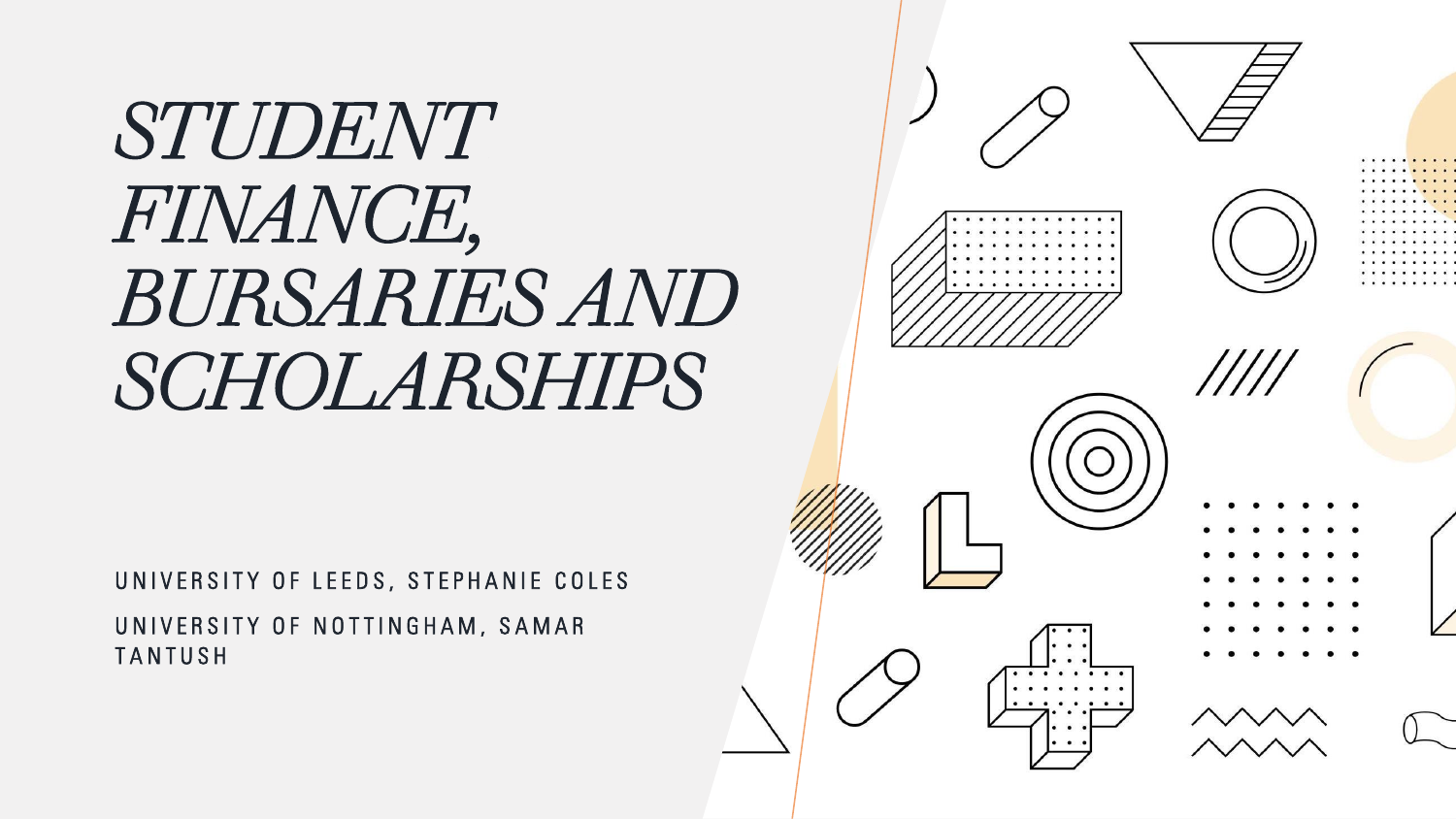## *WHAT WE WILL COVER*

- What costs are associated with going to University
- The Student Finance application & repayment process
- What scholarships students can apply for
- Grants and Bursaries available to students and how to access them
- How you can support your students during the application process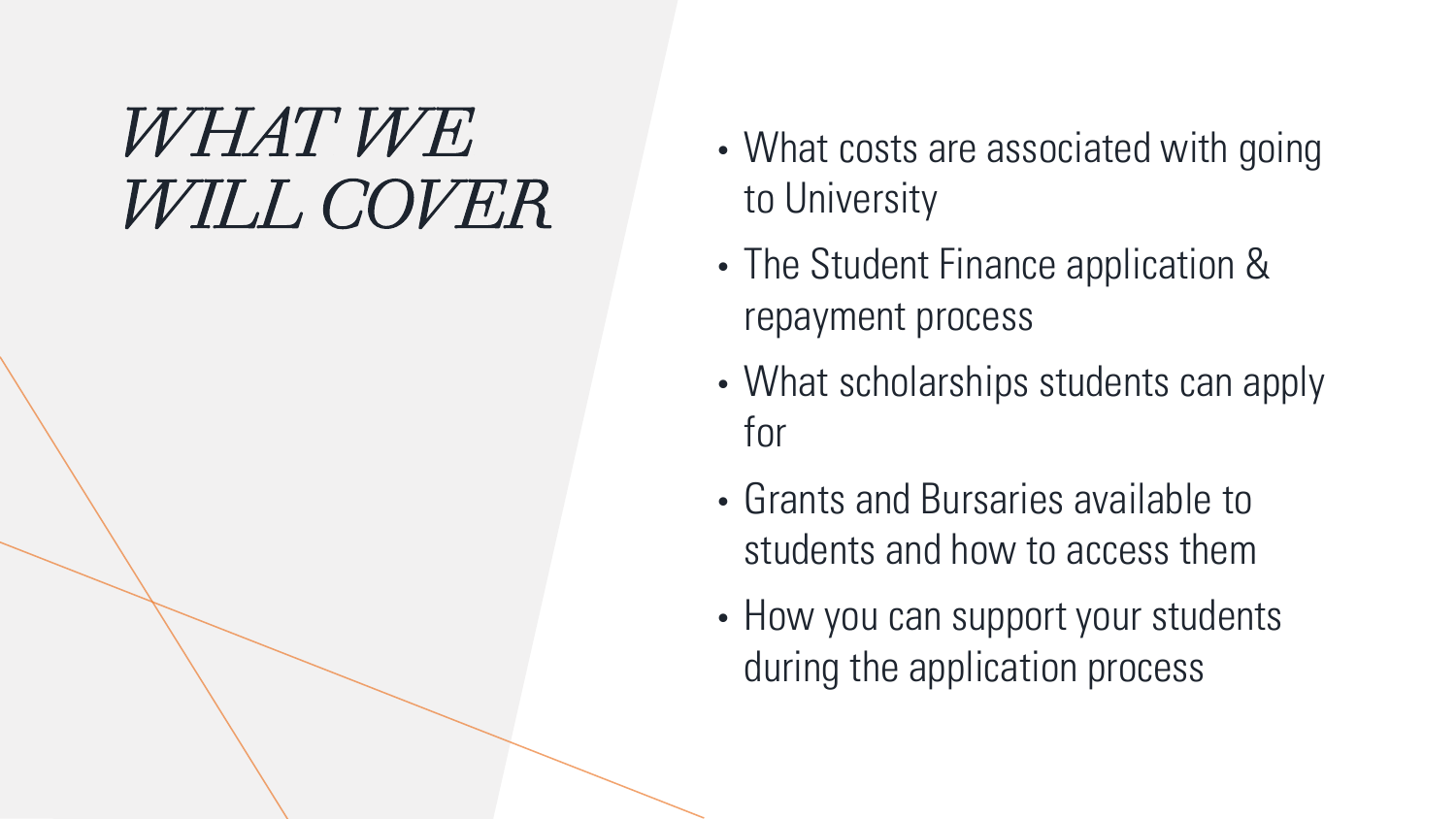# *TRUE OR FALSE?*

## Head to Menti.com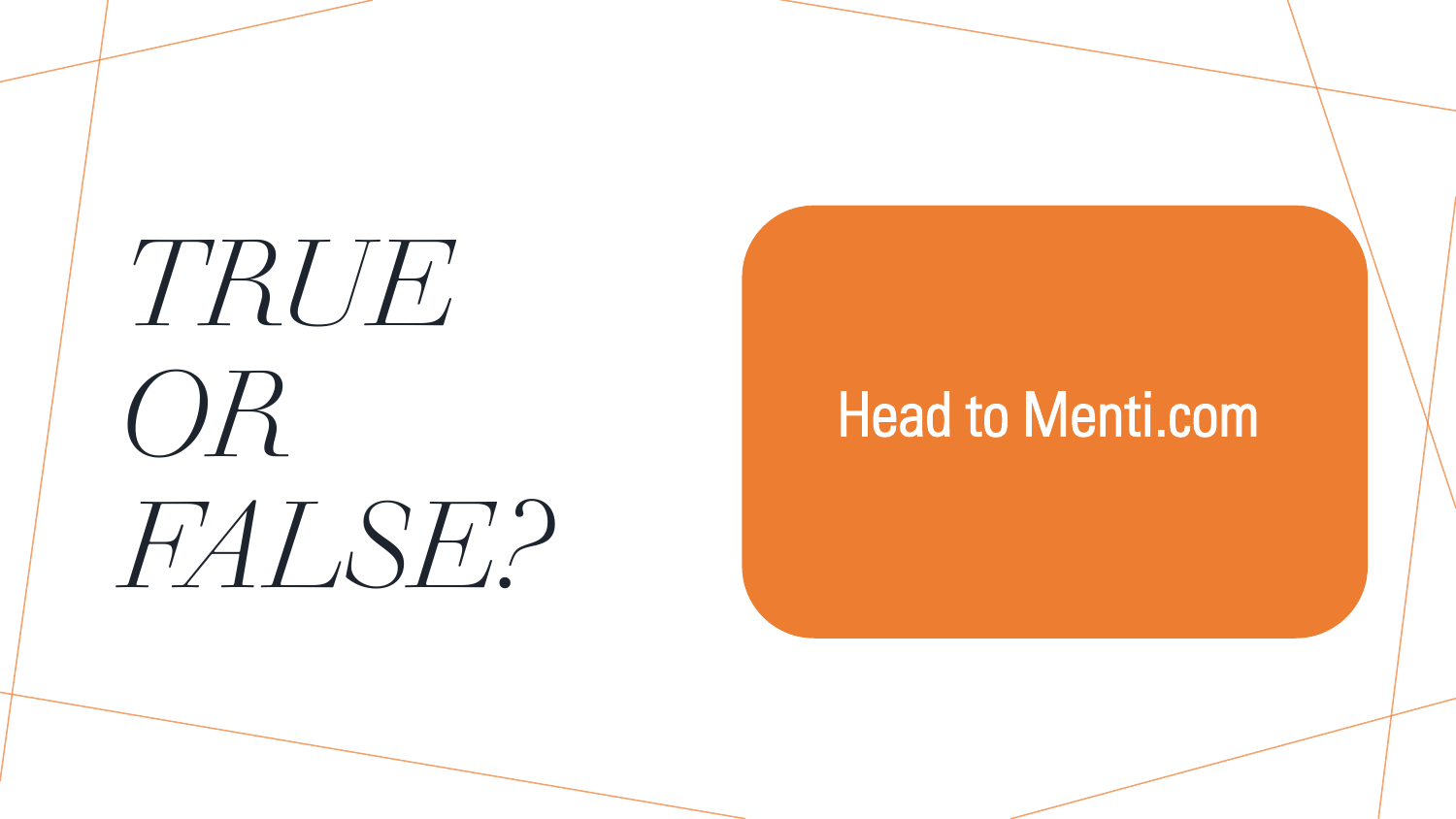# *STUDENT FINANCE*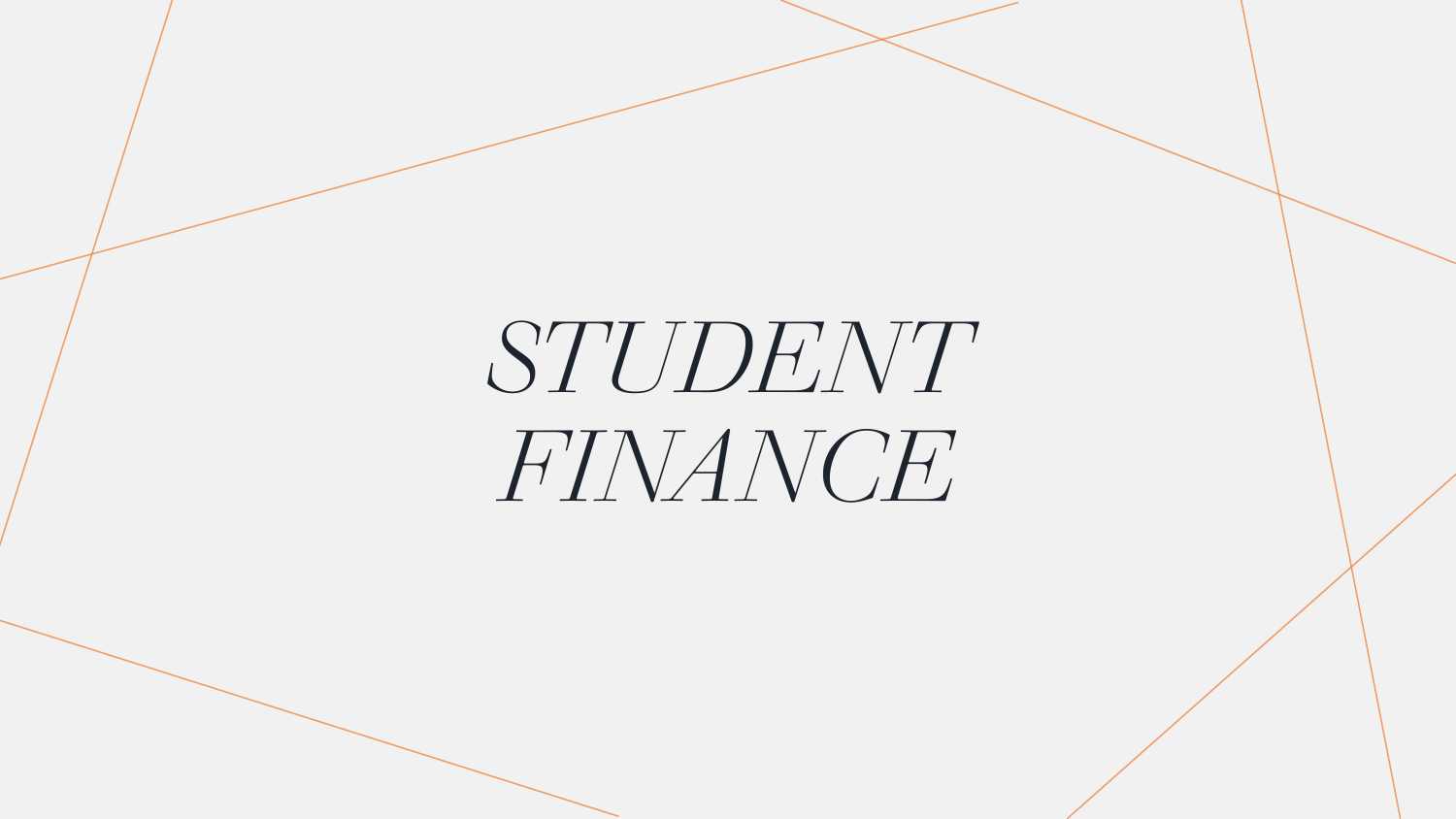# *WHAT COSTS ARE ASSOCIATED WITH UNI?*

*HEAD TO MENTI.COM*

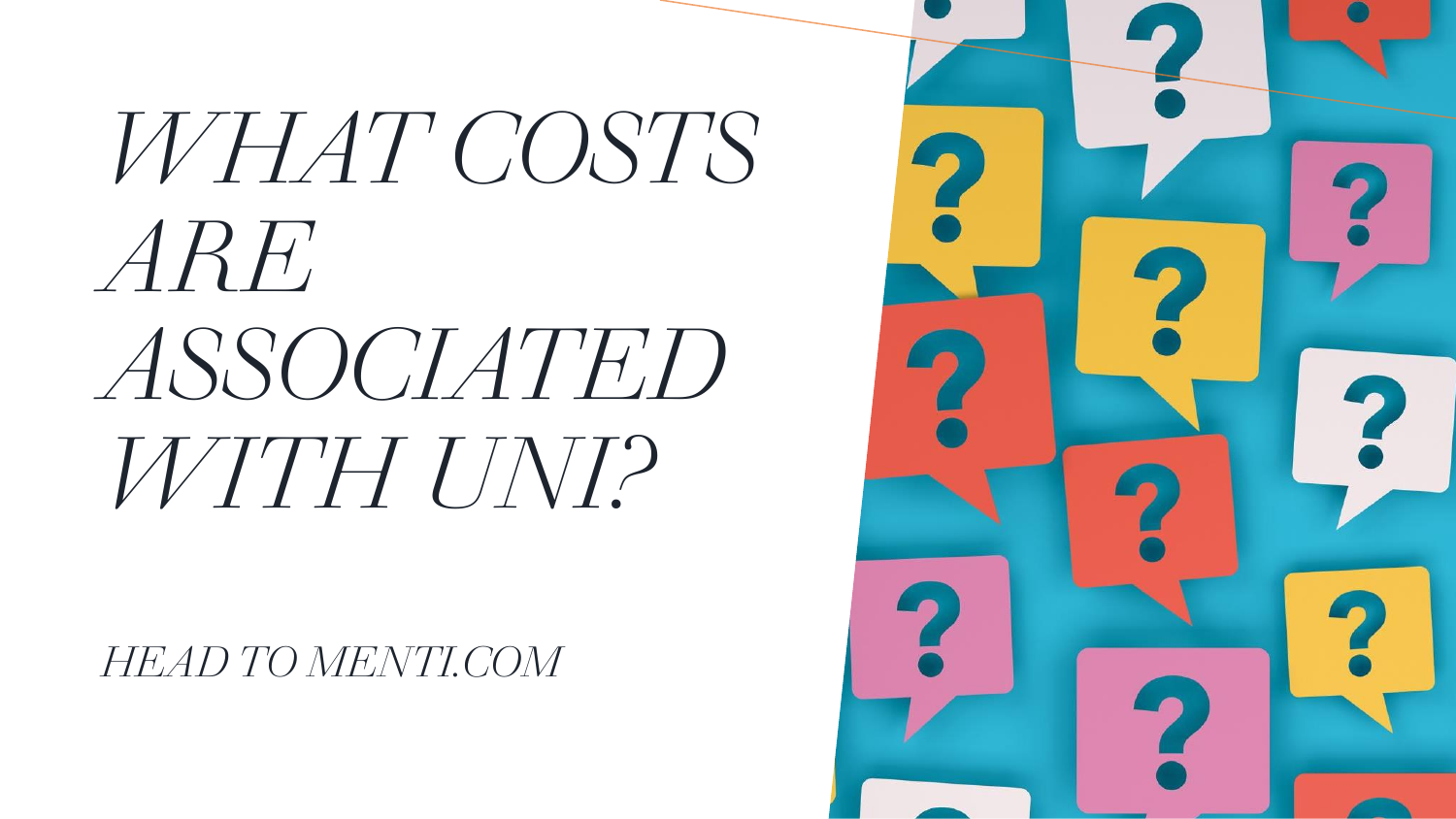## *STUDENT FINANCE APPLICATION PROCESS*



#### Apply online from early 2023



Receive a letter detailing how much student finance you'll receive



Spring decision – respond to offers



Summer – get your results and confirm your place



Autumn – start your course and receive your finance once registering at the University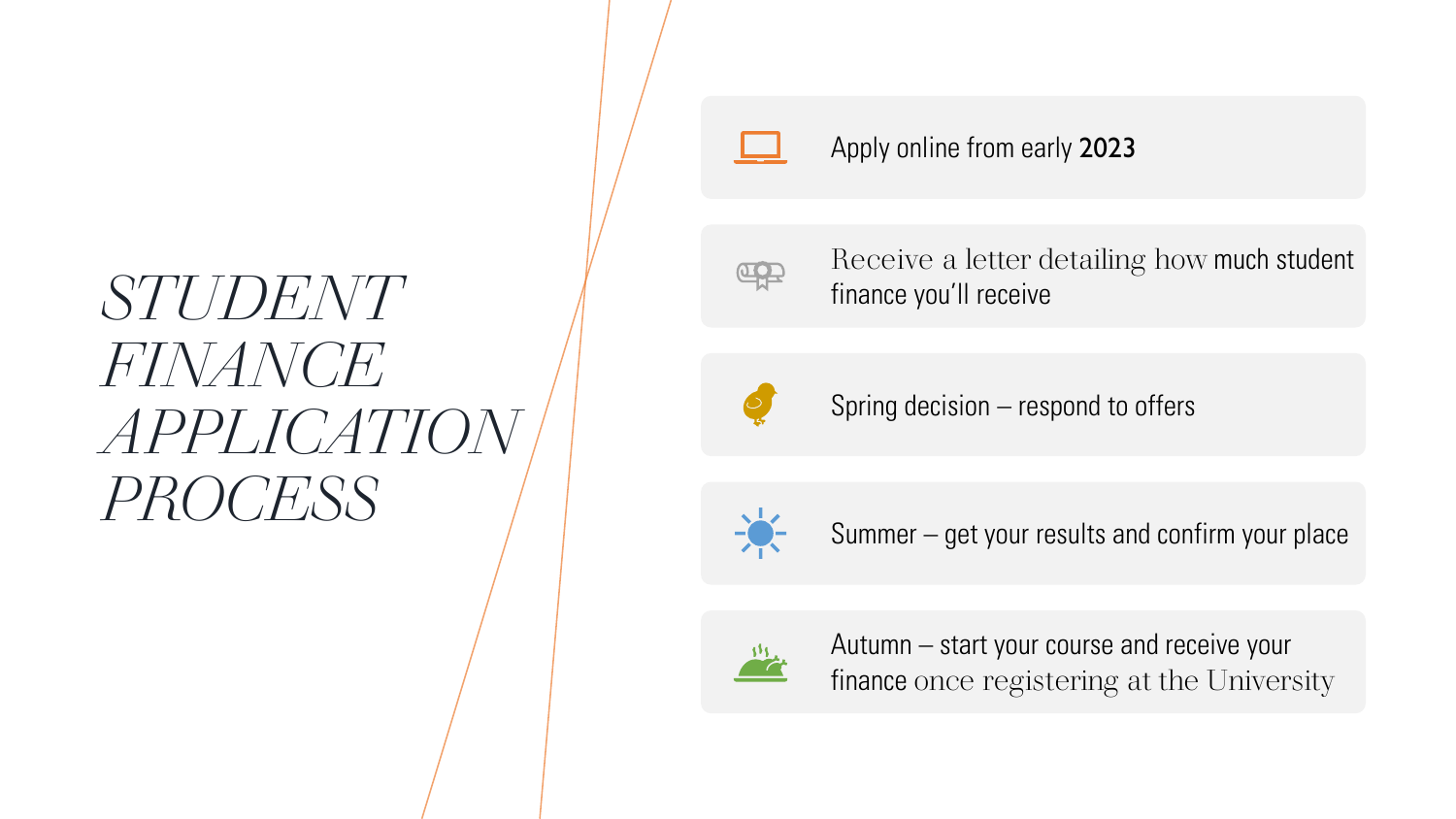# *TUITION FEE & MAINTENANCE LOANS*

## Tuition fee loan

This loan covers the course fees of up to £9,250 a year



### Maintenance loan

This is a loan to help with their living costs

How much a student can get is dependent on household income and where they choose to study- you can look online for a maintenance loan calculator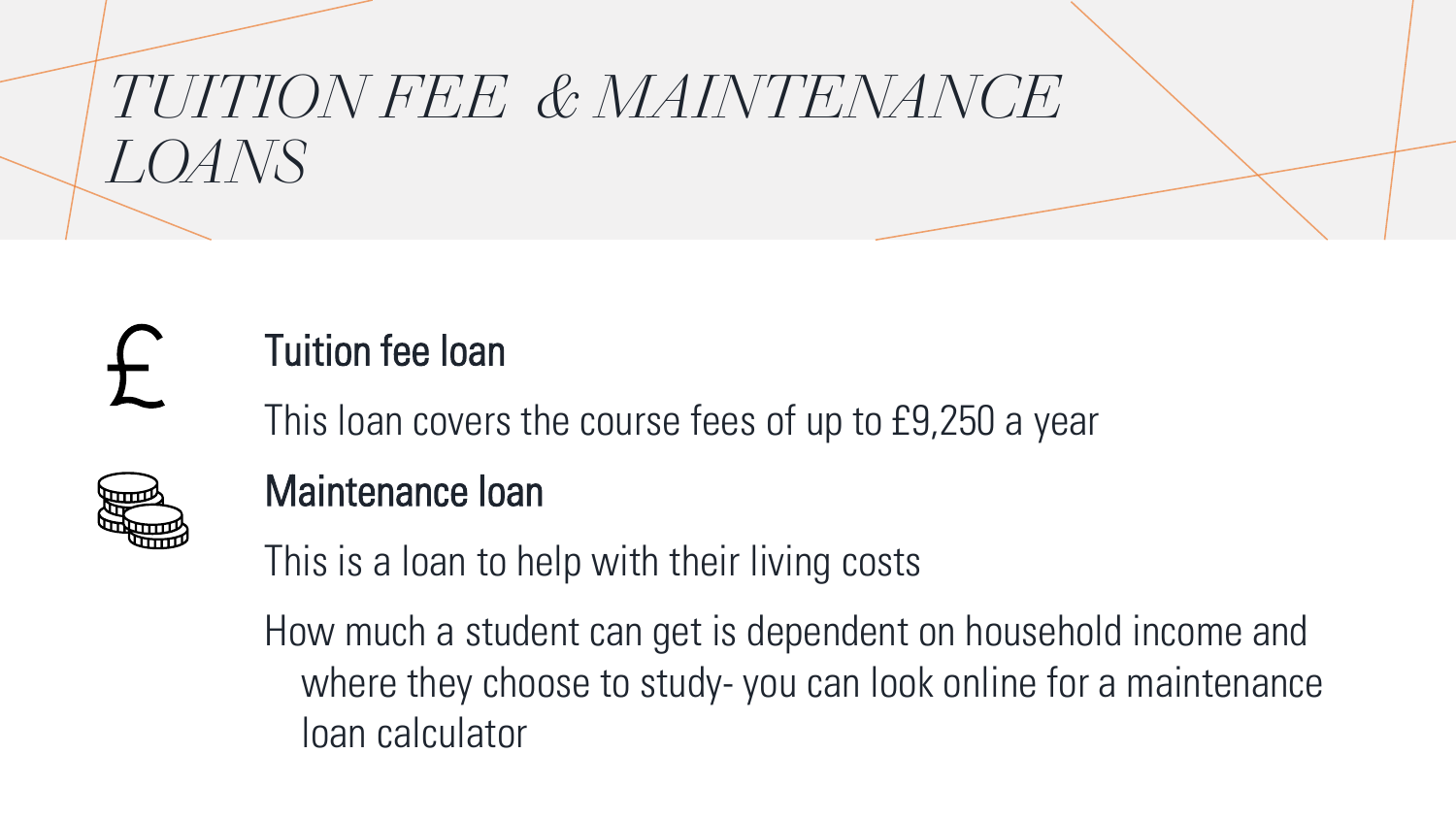| <b>Household income</b> | Loan (away<br>from home,<br>outside London) | <b>Loan (living</b><br>at home) |
|-------------------------|---------------------------------------------|---------------------------------|
| $<$ £25,000             | £9,488                                      | £7,987                          |
| £30,000                 | £8,809                                      | £7,315                          |
| £35,000                 | £8,130                                      | £6,642                          |
| £40,000                 | £7,450                                      | £5,969                          |
| £45,000                 | £6,771                                      | £5,296                          |
| £50,000                 | £6,092                                      | £4,623                          |
| £60,000+                | £4,733                                      | £3,514                          |

[https://higherhorizons.co.uk/entitlemen](https://higherhorizons.co.uk/entitlement-calculator/) t-calculator/

*MAINTENANCE LOAN- HOW MUCH CAN STUDENTS GET?*

- Based on the income of the household where the student predominantly resides
- Assessment based on prior financial year
- You get slightly more if you live & study in London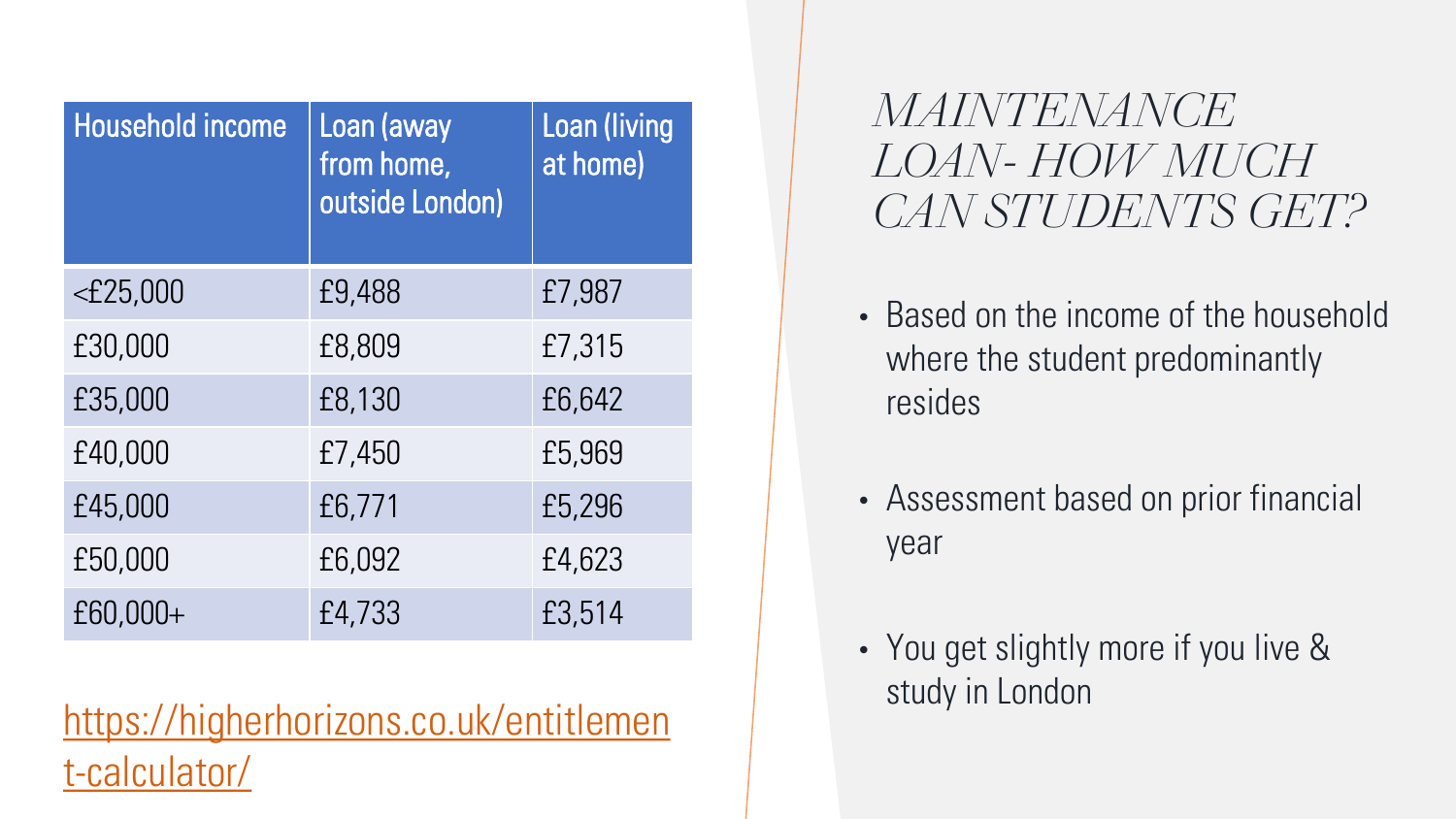

*WHEN A STUDENT DOES NOT HAVE PARENTAL SUPPORT*

If a parent does not wish to share their information: Students can still apply for a non-means tested minimum student finance package

Estranged students: can apply as independent students so their finance is calculated solely on their own income, rather than their parents, to access full financial support.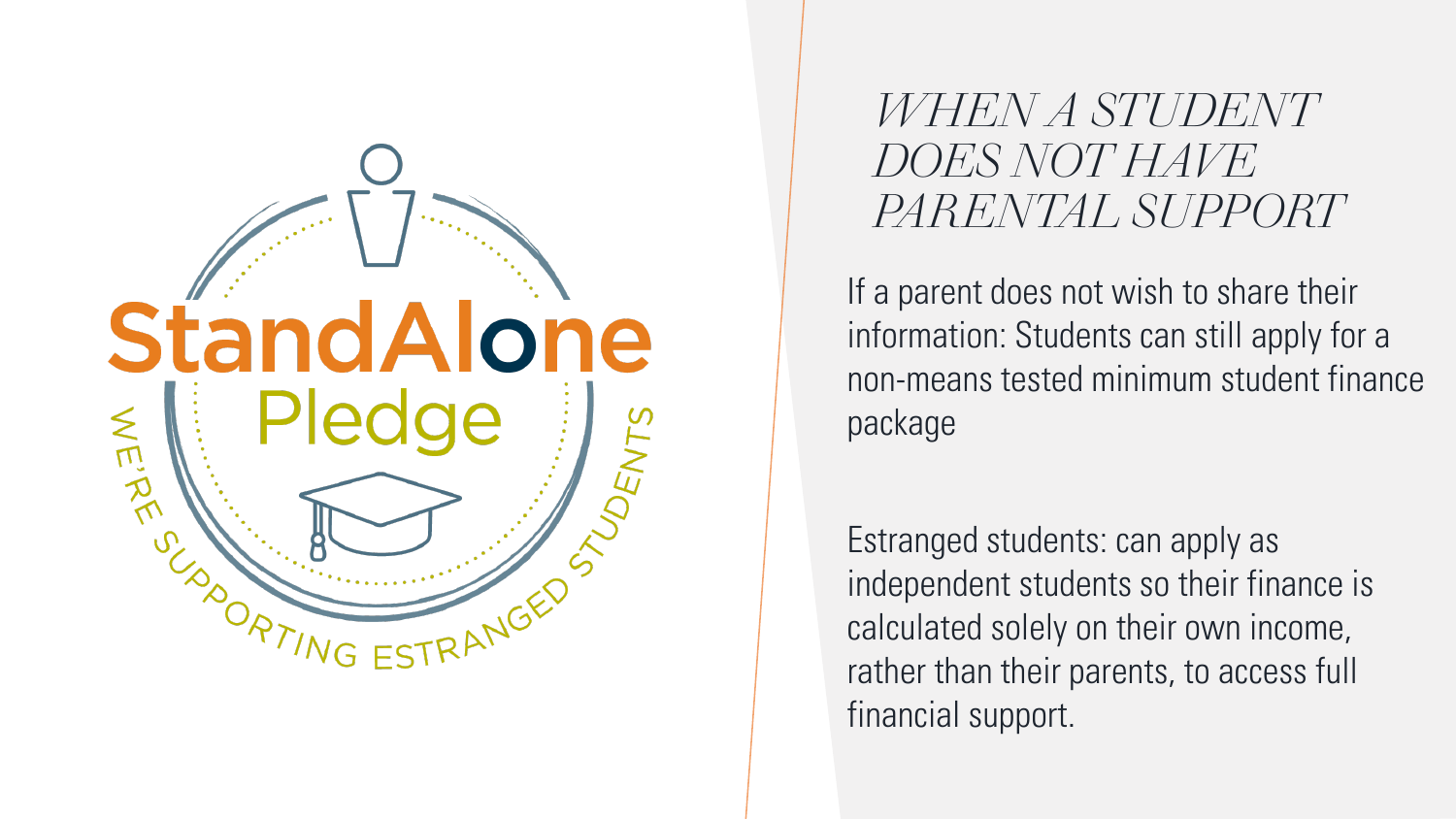*DO YOUR STUDENTS WORRY ABOUT FINANCING UNIVERSITY?*

DISCUSS ON YOUR TABLES IF THIS IS SOMETHING THAT YOU ARE AWARE OF IN YOUR SCHOOL/COLLEGE, WHAT CONVERSATIONS YOU MAY HAVE HAD WITH YOUR STUDENTS ABOUT THIS TOPIC AND HOW THEY RESPONDED.

HOW CAN YOU, AS TEACHERS, SUPPORT THEM? DOES ANYONE HAVE A GOOD EXAMPLE THEY CAN SHARE?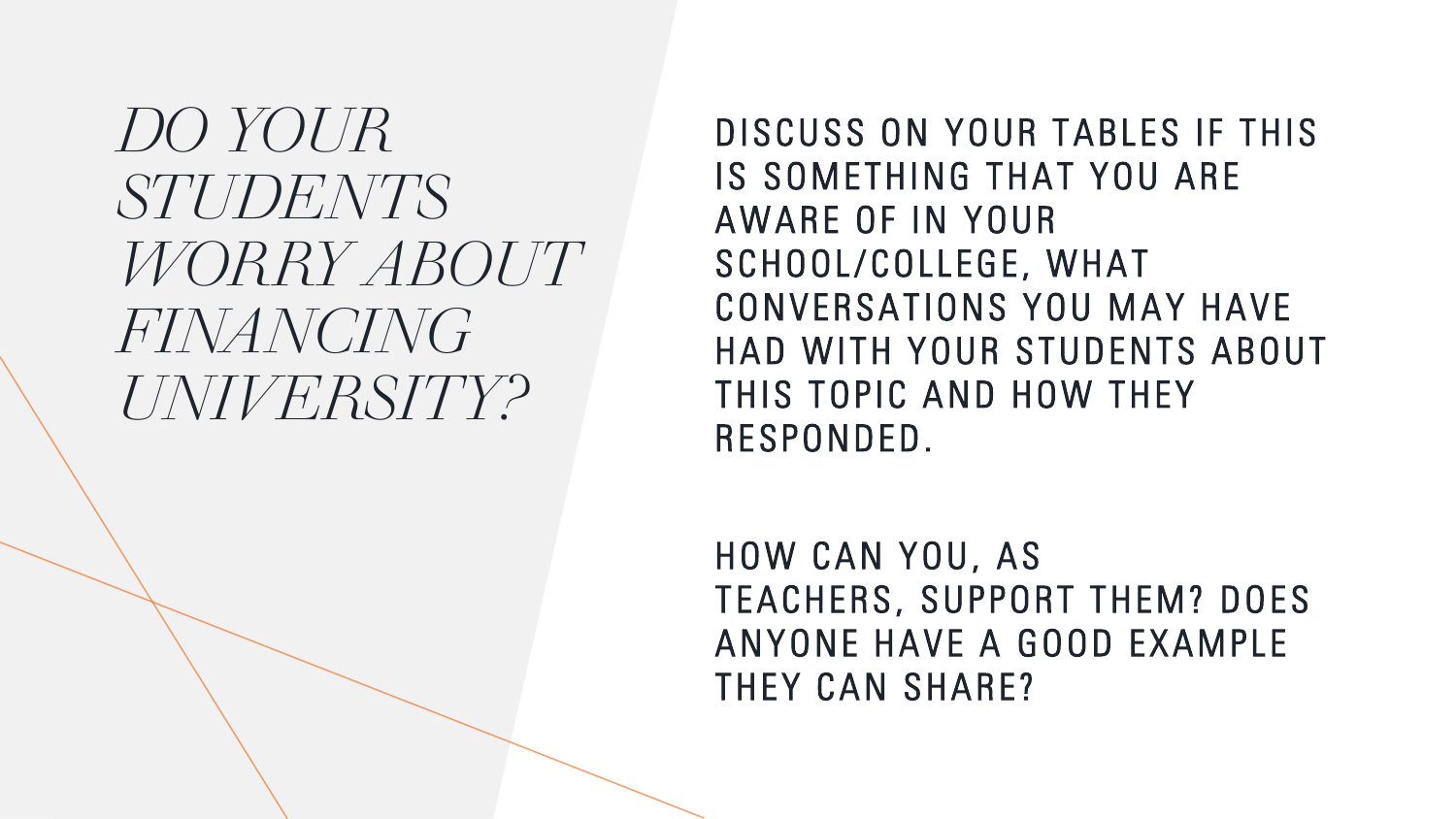## *WHAT I WISH I HAD AT SCHOOL..*

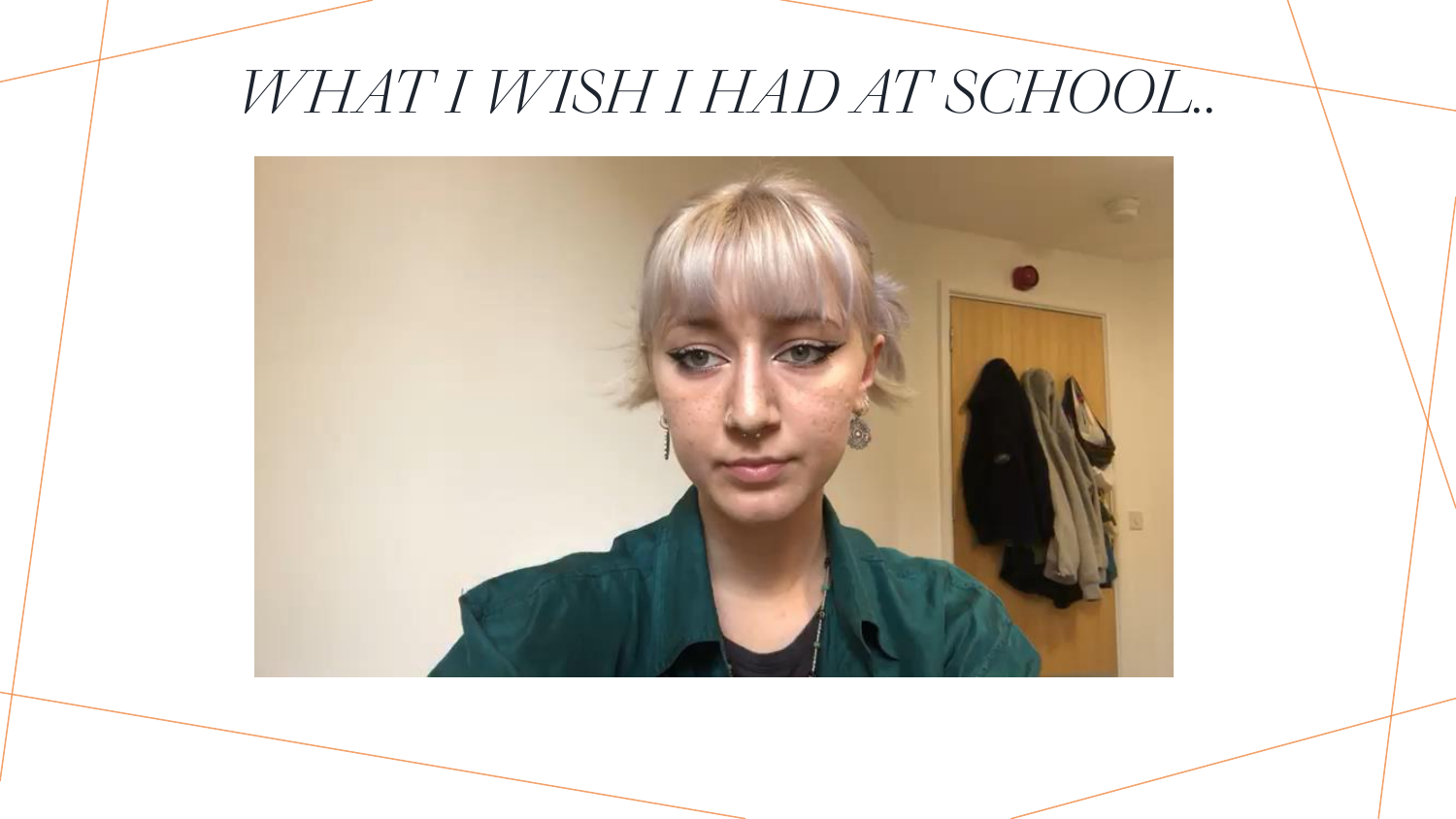## *CHANGES TO STUDENT FINANCE REPAYMENT FOR STUDENTS STARTING UNIVERSITY IN SEPTEMBER 2023*

Whilst the media may have made the new changes seem scary, they are nothing to worry about and should not be a deterrent for attending **University**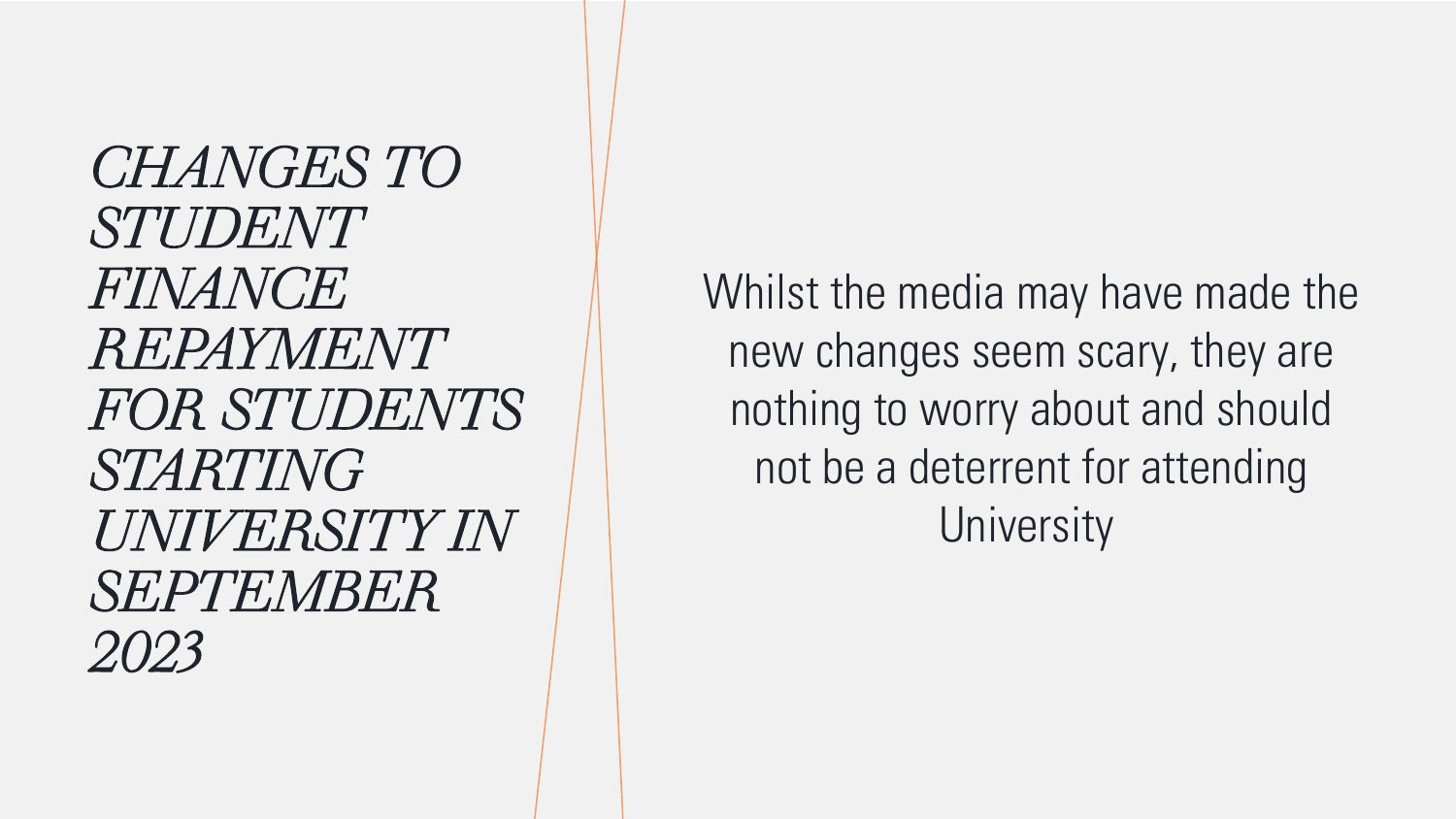## *REPAYING STUDENT LOANS- MYTH BUSTING*

## *HEAD TO MENTI.COM*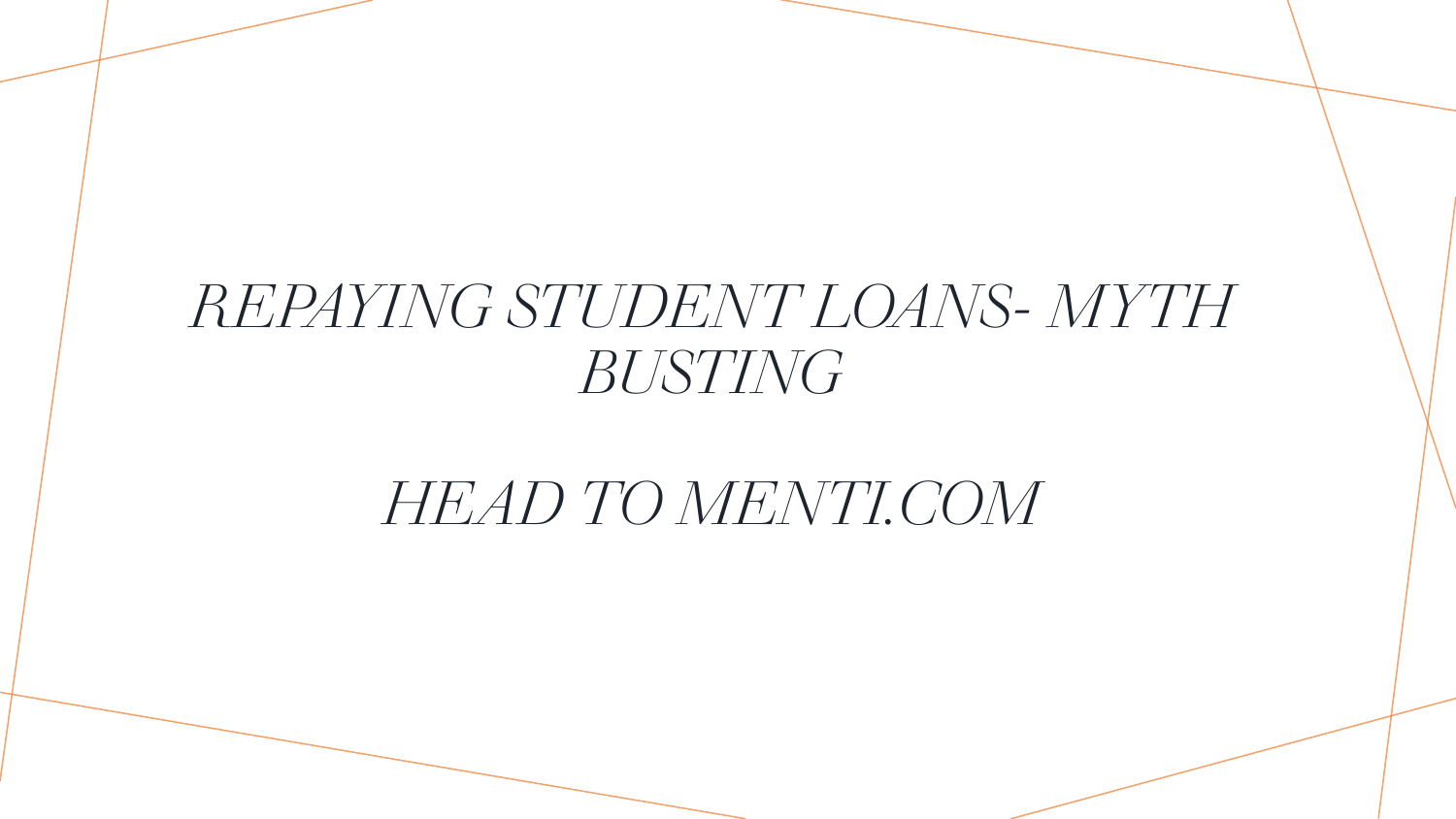## *THE FACTS*

- Repayments are based on what they **earn** once they graduate and **not what they owe**
- They will only **start repayments when they earn over £25,000 per year**
- **Interest rates have been reduced** they will only be added at the rate of inflation
- It is taken **automatically** from their wages like an extra form of **tax**they do not need to do anything
- **After 40 years, it is written off**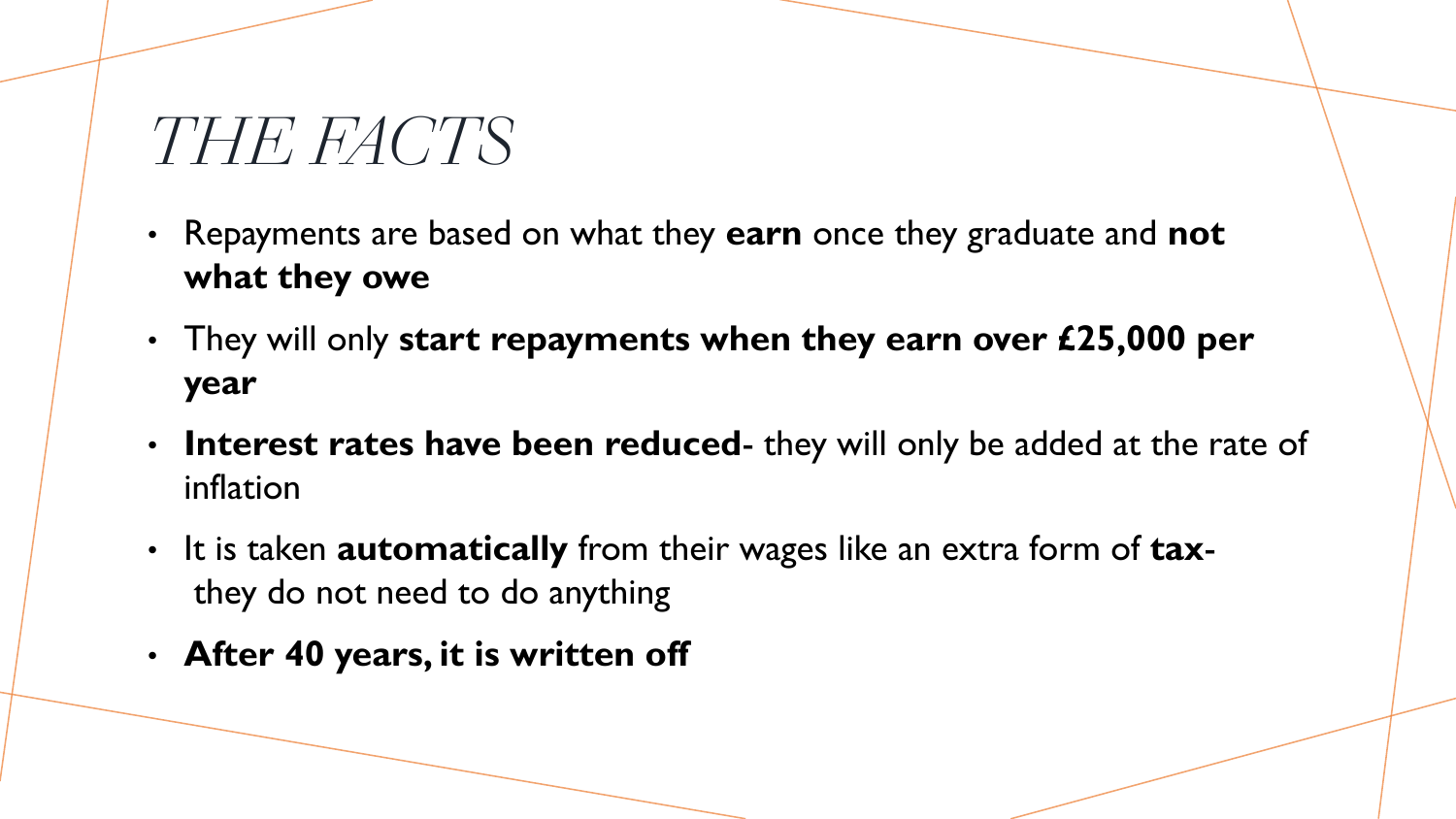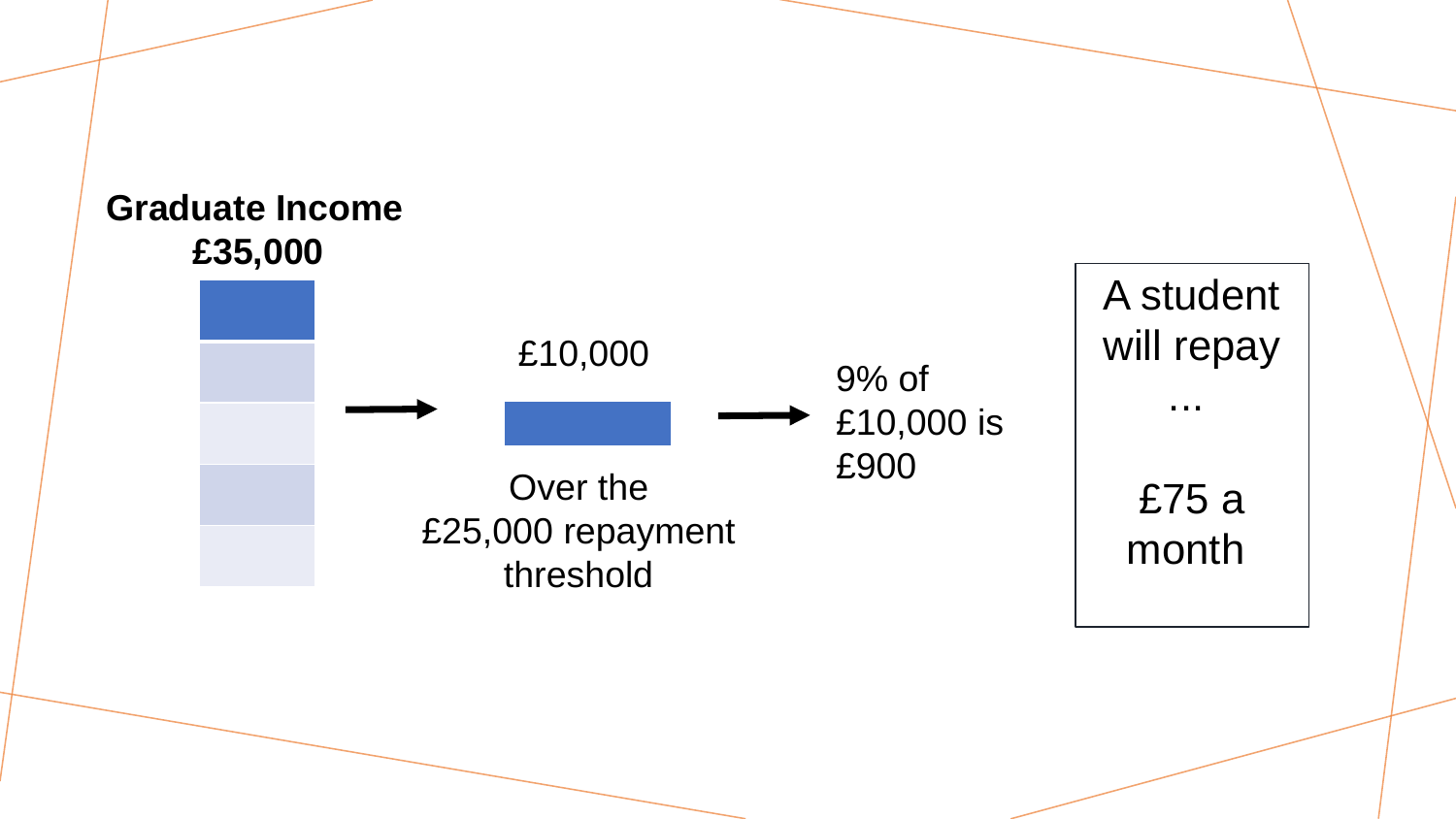### Student 1

- Student Ioan amount: £20,000
- Earnings: £40,000
- Annual repayment: £1350
- Monthly repayment: £112.50

### Student 2

- Student Ioan amount: £50,000
- Earnings: £40,000
- Annual repayment: £1350
- Monthly repayment: £112.50

Martin Lewis, Money Saving Expert – "... elsewhere schemes are called a graduate contribution system, we should call it this too"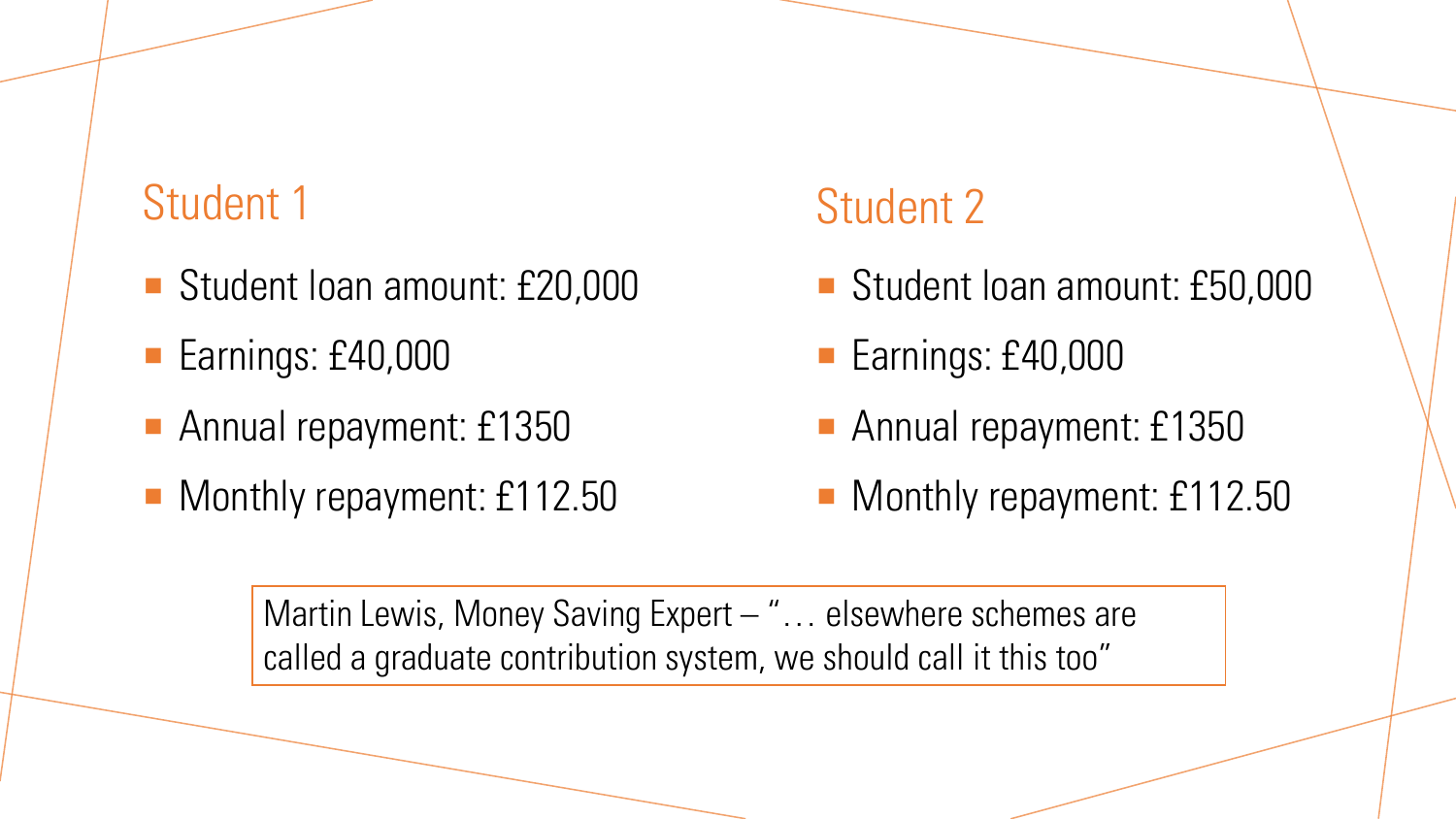# *SCHOLARSHIPS, GRANTS & BURSARIES*

WHAT COULD YOUR STUDENTS BE ELIGIBLE FOR? MAKE SURE THEY ARE AWARE AND APPLY EARLY!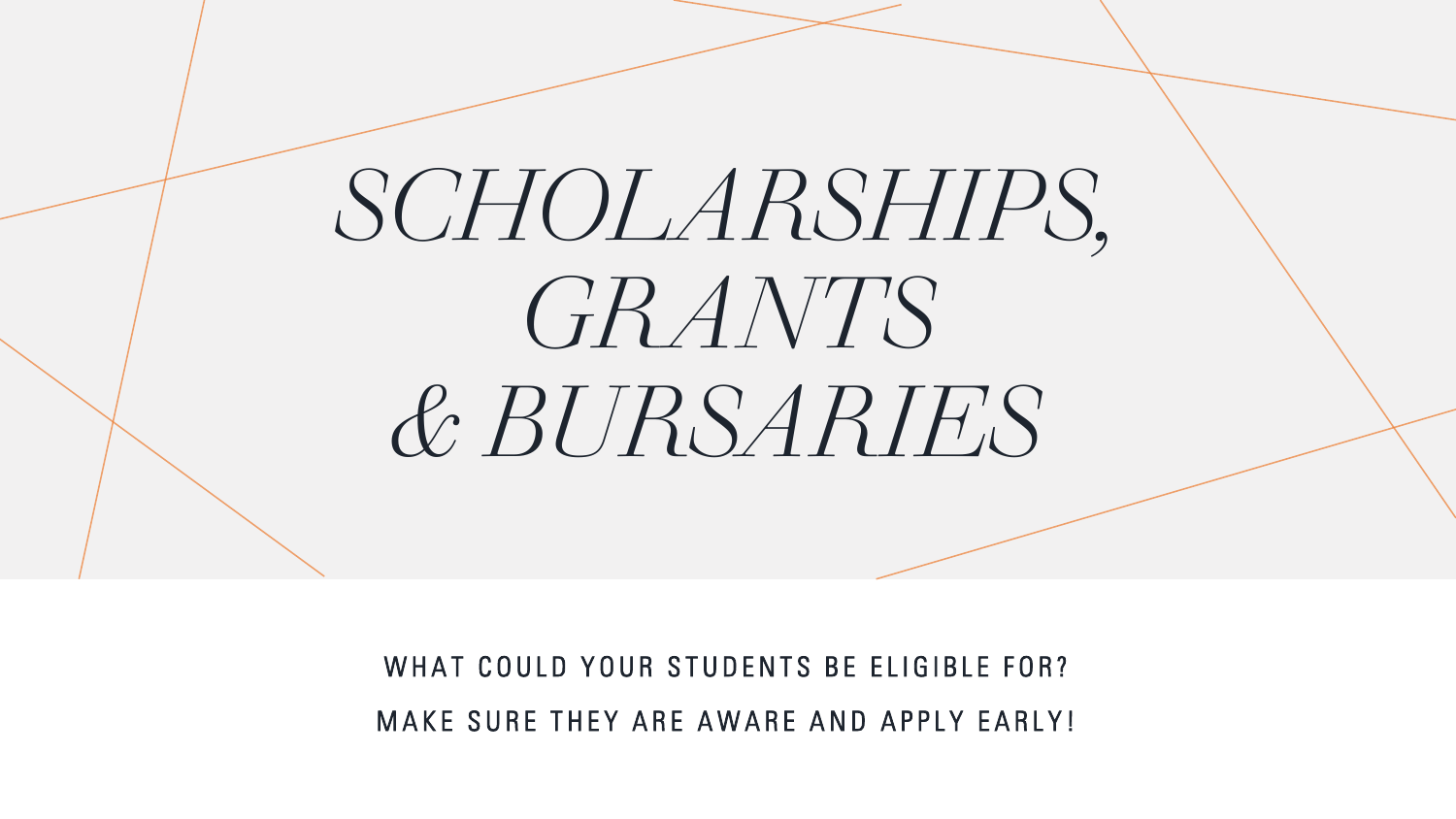#### **Scholarships**

- Helps with some living costs
- Based on achievement or excellence in academics, sports or music

#### **Bursaries**

- Helps with some living costs
- Based on low household income, background or personal circumstances e.g. disabled students, students from particular regions

#### **Grants**

- Helps with some living costs
- Based on low household income, background or personal circumstances e.g. disabled students, students from particular regions

Offered by Universities/ Colleges, often donated by alumni, employers or organisations, to support young talent in their area. Can be Competitive/ Non-Competitive.

Offered by charities or trusts that represent underrepresented groups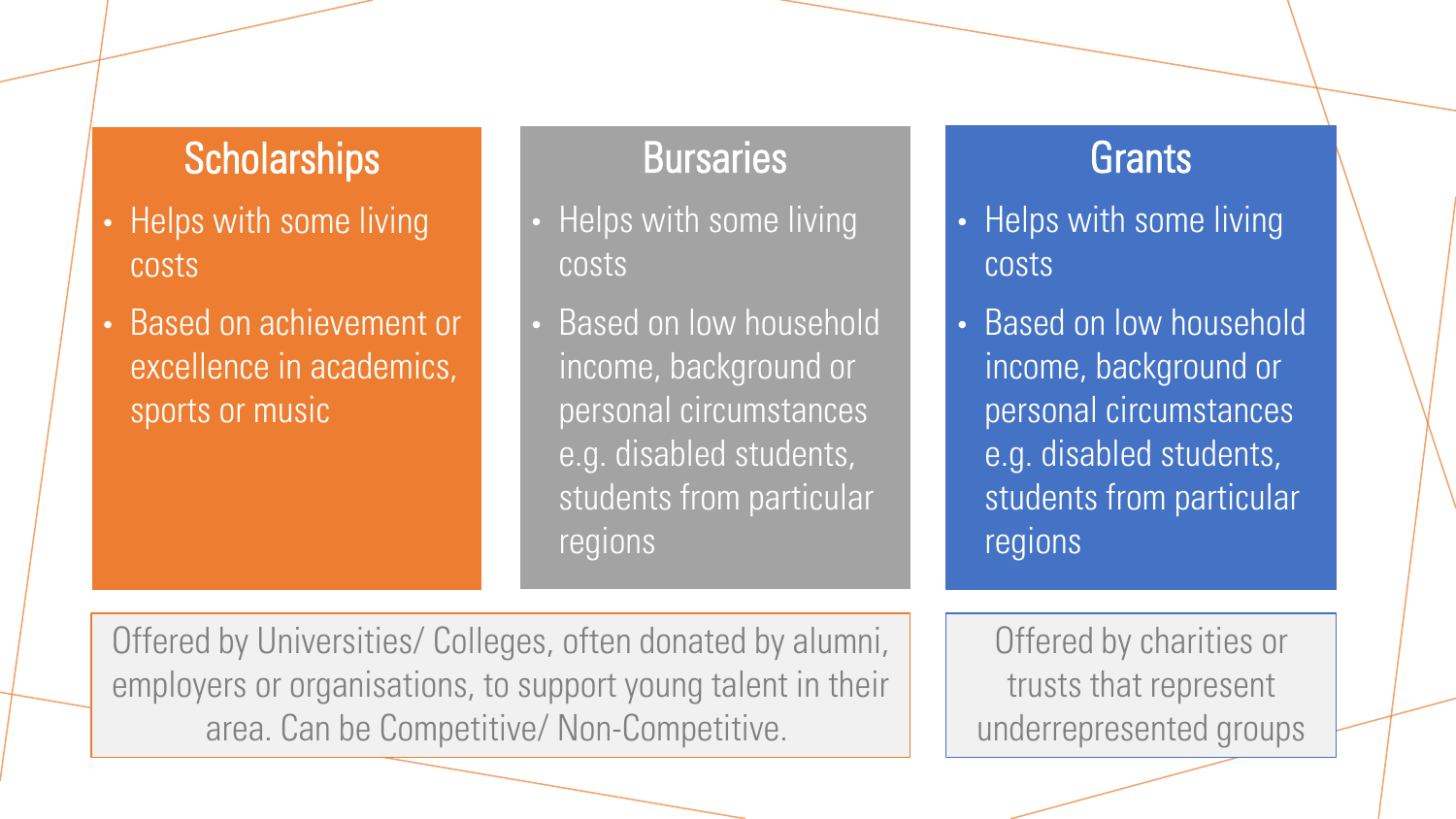# *SUPPORTING DISABLED STUDENTS*

- Deaf or hard of hearing
- Blind or partially sighted
- Physical disability / mobility difficulties
- Dyslexia/ Dyspraxia
- Developmental or learning condition such as ADHD
- Mental health condition
- Autism spectrum
- Long term medical condition

University: Academic focused: Inclusive teaching practices, reasonable adjustments, accessible rooms, extra-time and notetakers.

Funding: Disabled student's allowance (DSA) to fund additional specialist support and resources.

External Providers: Social services, care providers and charities- personal care, living skills, transport support.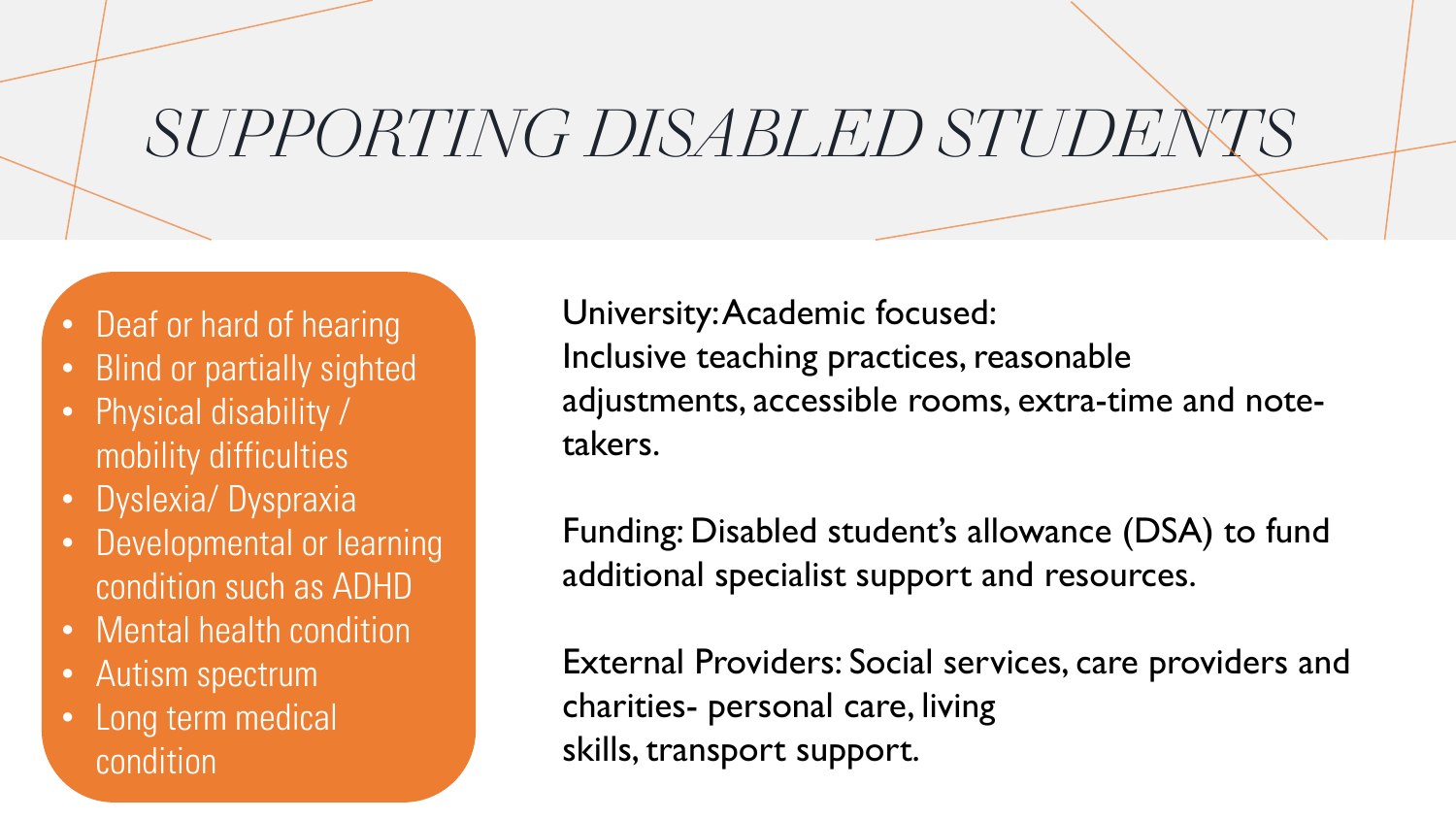# *AWARENESS & SUPPORT IN SCHOOL IS KEY*

Confusion over what is meant by disability, and poor awareness of a widely available fund, has led to 60% of eligible students missing out on financial support at university.

A report from the Department for Education in England, released earlier this year, revealed 60% of eligible students had never heard of Disabled Students' Allowances (DSAs) - which could make attending university more achievable.

Only 13% of those who received DSAs had been informed about them by their school or college, according to the report.

<https://www.bbc.co.uk/news/disability-47651296>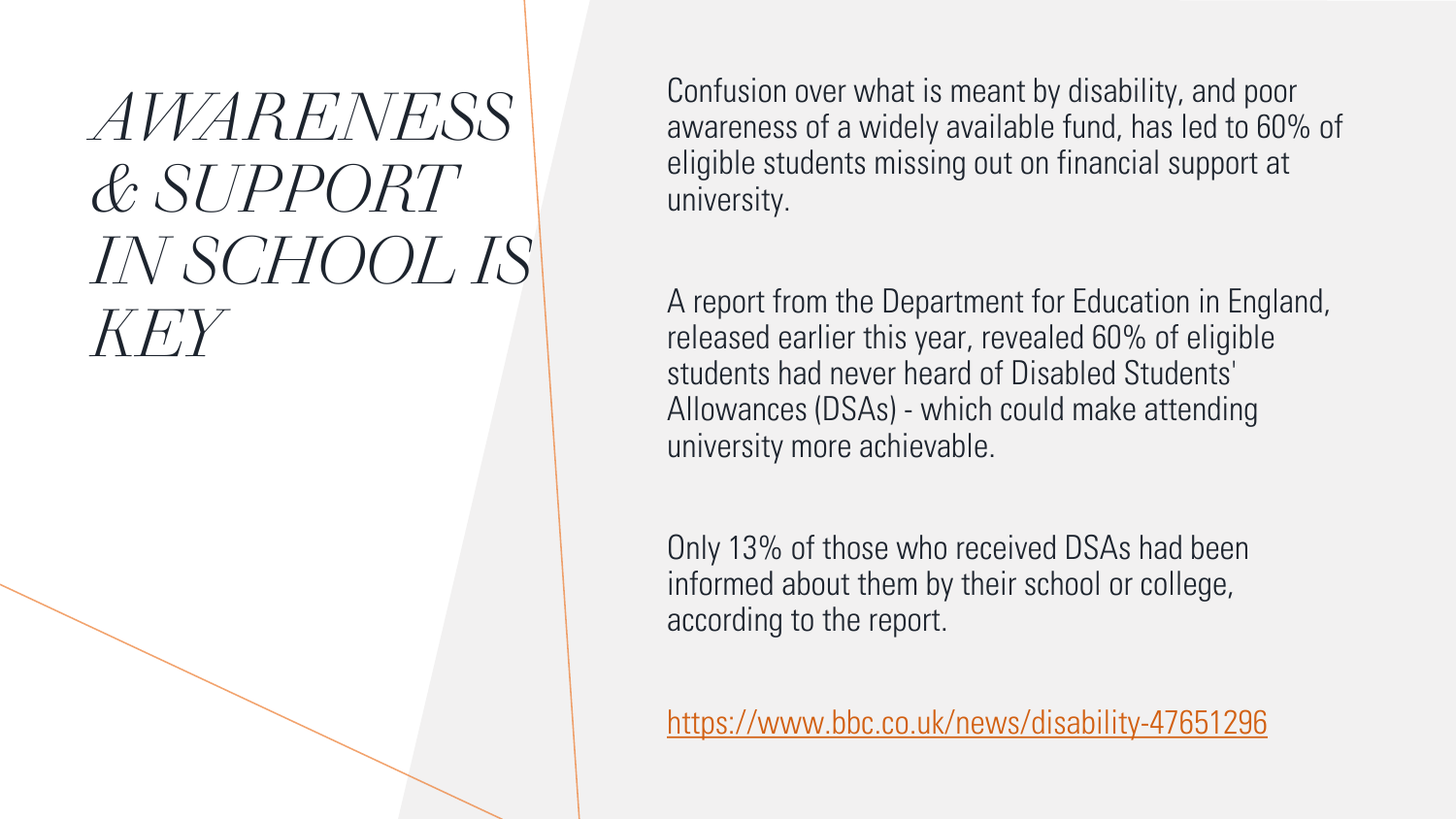# *NHS LEARNING SUPPORT FUND*

#### If you're eligible, you can get:

- A non-means tested Training Grant of £5,000 per academic year
- Parental Support of £2,000 (at least one dependent child under 15 years, or under 17 years if registered with special educational needs)
- Money back for excess travel and temporary accommodation while on practice placement
- Dental therapy or dental hygiene (level 5 and 6 courses)
- Dietetics
- Midwifery
- Nursing (adult, child, mental health, learning disability, joint nursing and social work)
- Occupational therapy
- Operating department practitioner (level 5 and 6)
- **Orthoptics**
- Orthotics and prosthetics
- Paramedics
- **Physiotherapy**
- Podiatry or chiropody
- Radiography (diagnostic and therapeutic)
- Speech and language therapy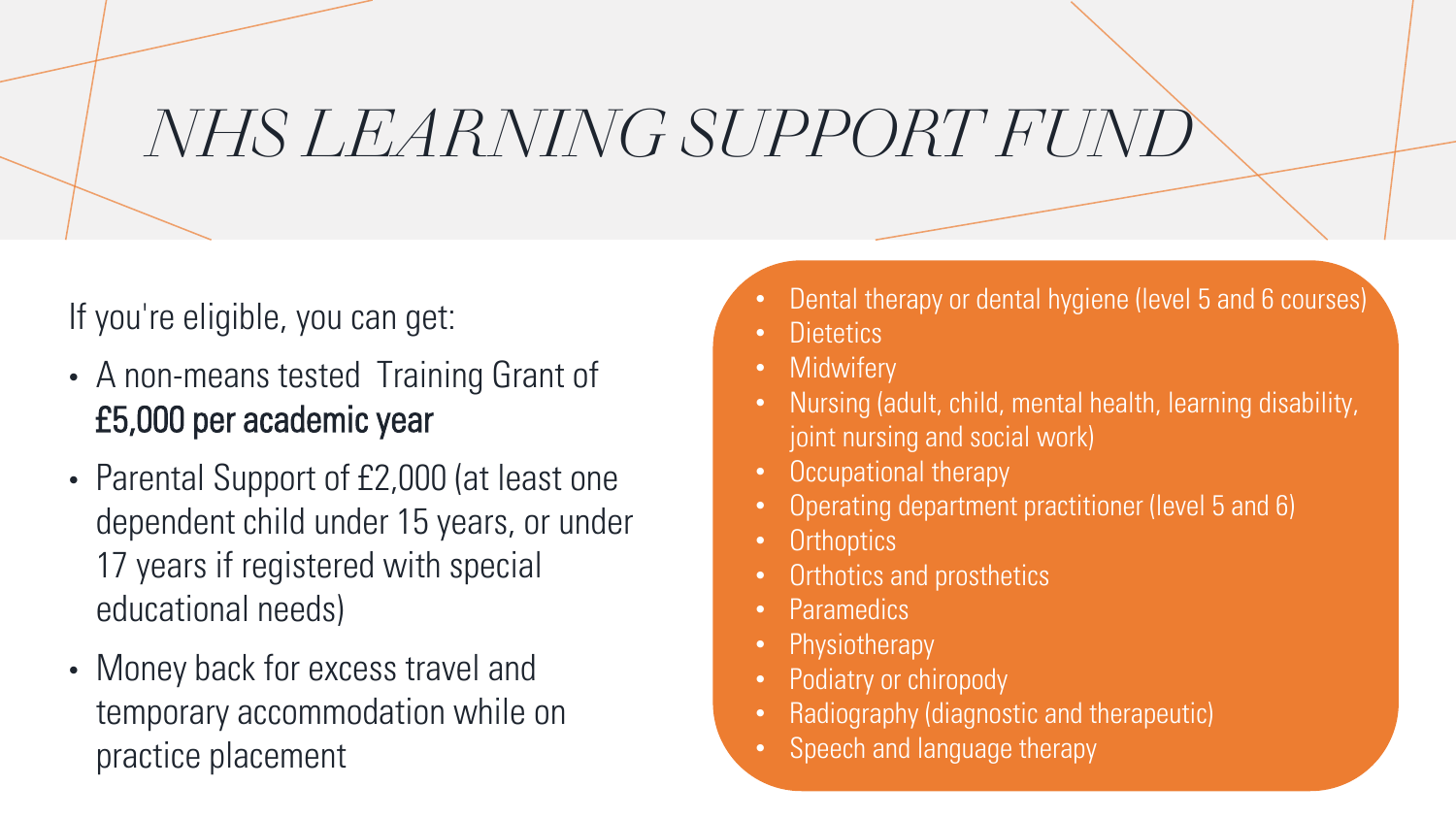

## *UNIVERSITY OF NOTTINGHAM*

University Core Bursary of £1000 offered to eligible undergraduate students commencing in the 2021/22 academic year

- Be registered on a full time undergraduate degree
- Have UK home status
- Be liable for the full tuition fee
- Had a full financial assessment carried out by Student Finance
- Have a household income between £0-£35,000

Nottingham Potential Bursary also provides £1000 per year for students from target groups or who have participated in specific activities with us.

nottingham.ac.uk/studentservices/support/financialsupport/bur sariesandscholarships/index.aspx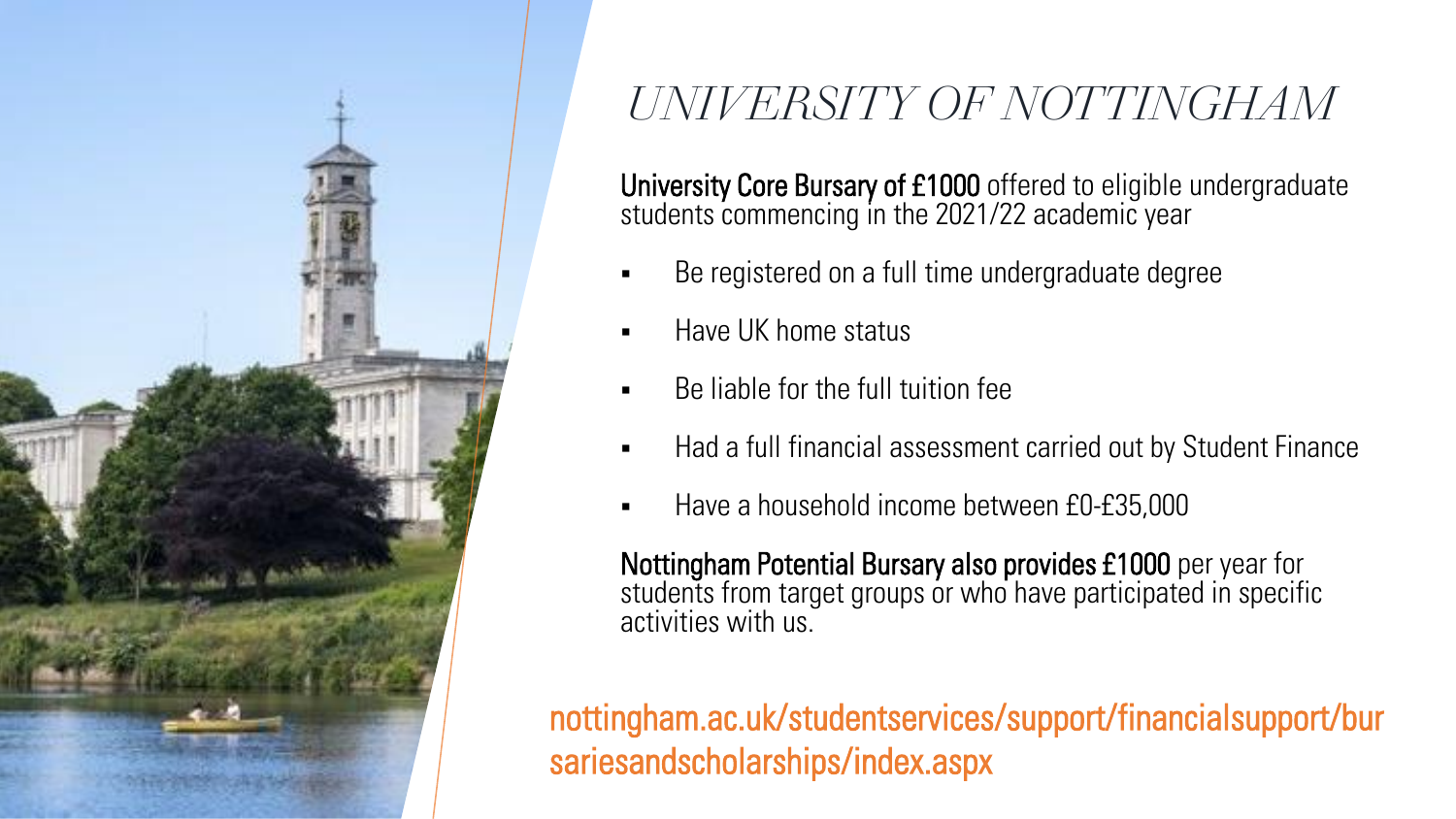## *SCHOLARSHIPS, GRANTS AND BURSARIES*

### What to look for?

- Award
- Eligibility criteria
- Application process
- Deadline
- Future commitments

### Where to look?

- University/college
- Employers
- Charities and special interest groups

Top Tip - Encourage students to begin applying as soon they've decided their firm and insurance universities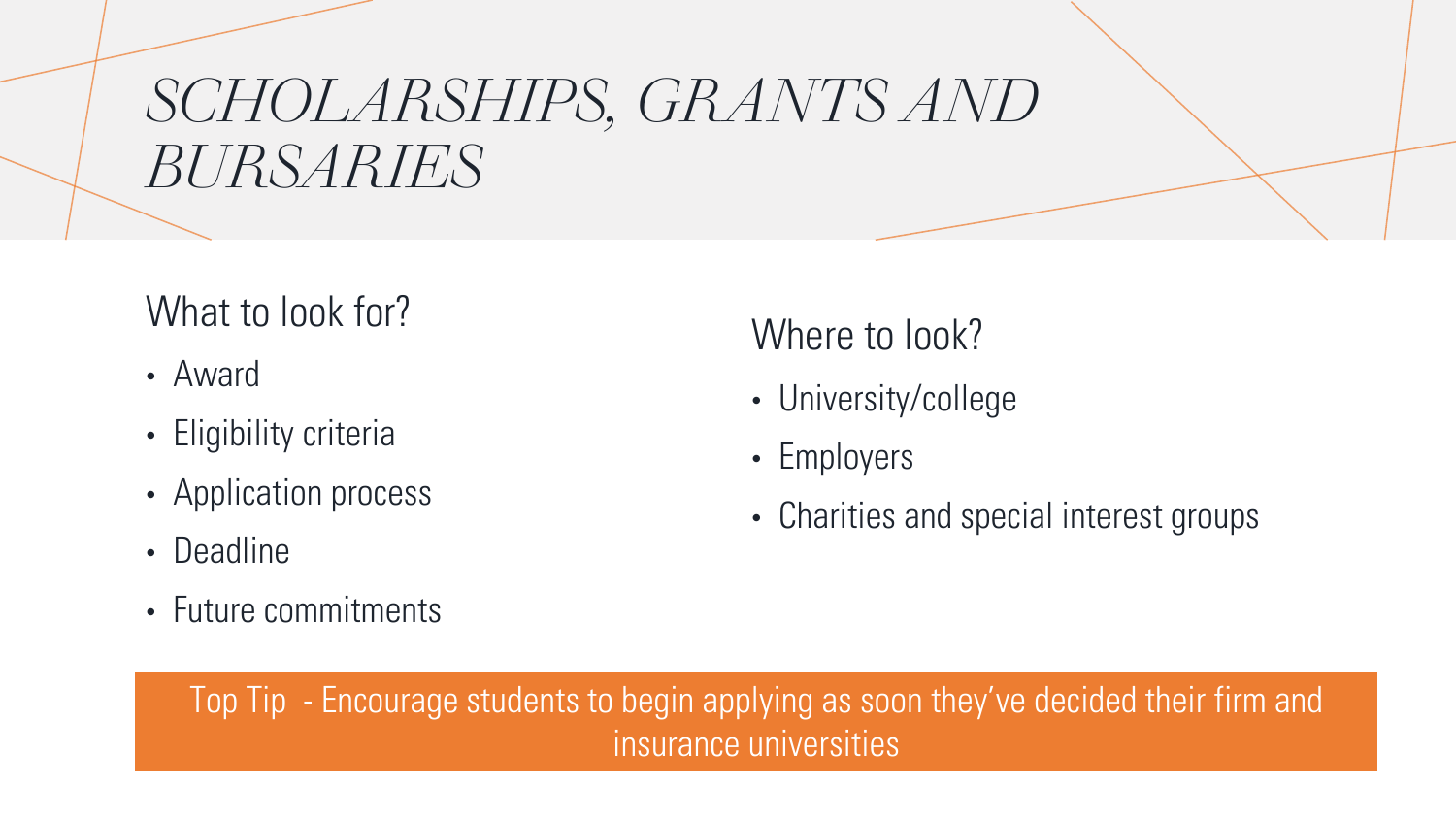## *HOW WILL YOU GET YOUR STUDENTS THINKING ABOUT STUDENT FINANCE?*

What have you learnt in today's session and what you will take forward in school or college?

Share your ideas at Menti.com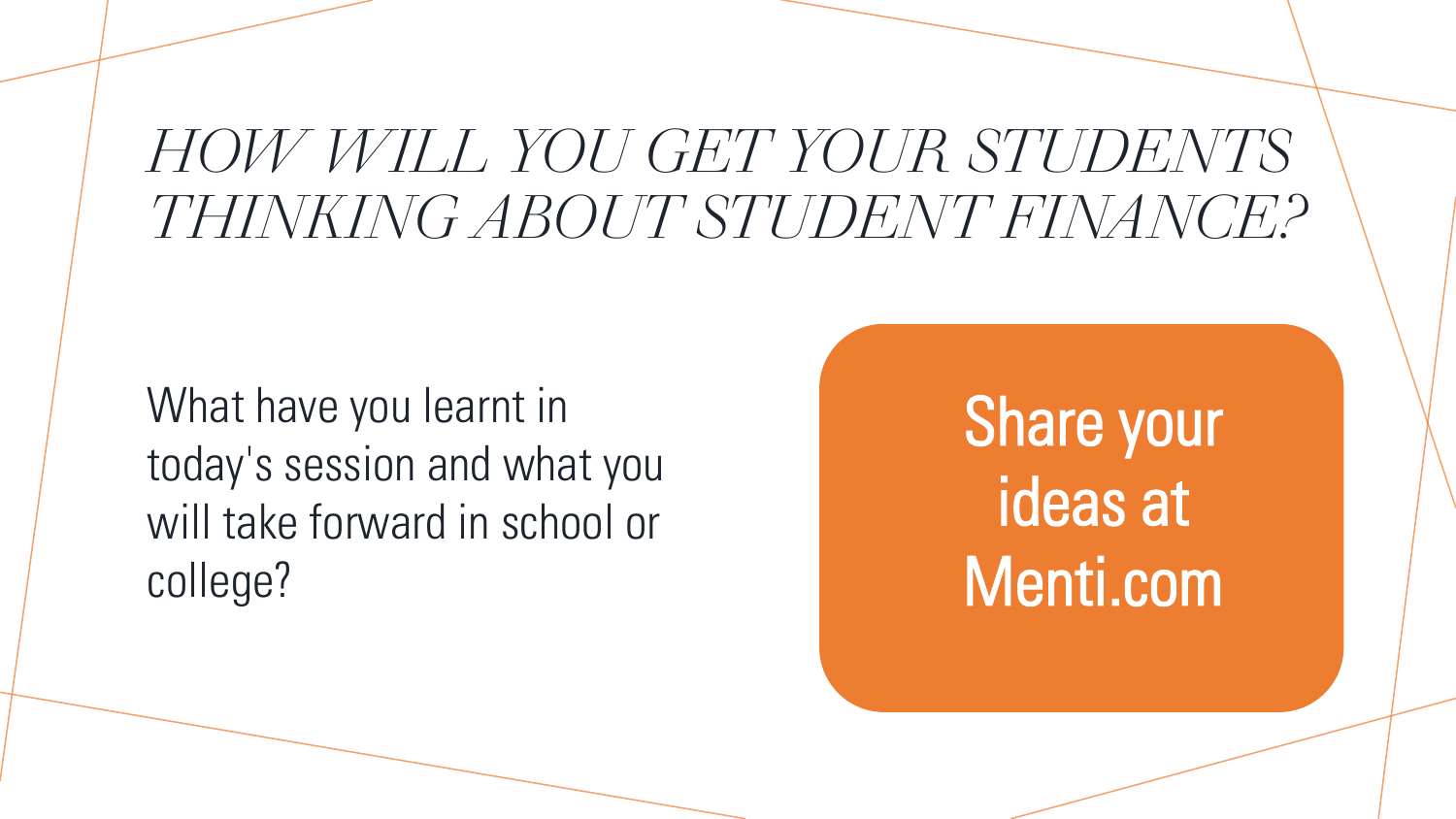*NEXT STEPS*

- Encourage students to apply early
- Offer support to students from the beginning of year 13- make sure they are aware of the realities of financing university
- Utilise university support- we will come and delver finance talks and answer student questions for you!

### *RESOURCES*

- [Student Finance England](https://studentfinance.campaign.gov.uk/)
- [Student Finance Calculator](https://www.gov.uk/student-finance-calculator)
- Free Student Finance Lesson plans from Martin Lewis
- Bursaries and Scholarships pages at **[Leeds](https://students.leeds.ac.uk/info/10230/university_scholarships_and_funds) and [Nottingham](https://www.nottingham.ac.uk/studentservices/support/financialsupport/bursariesandscholarships/index.aspx)**
- [Disabled Students Allowance](https://www.gov.uk/disabled-students-allowance-dsa)